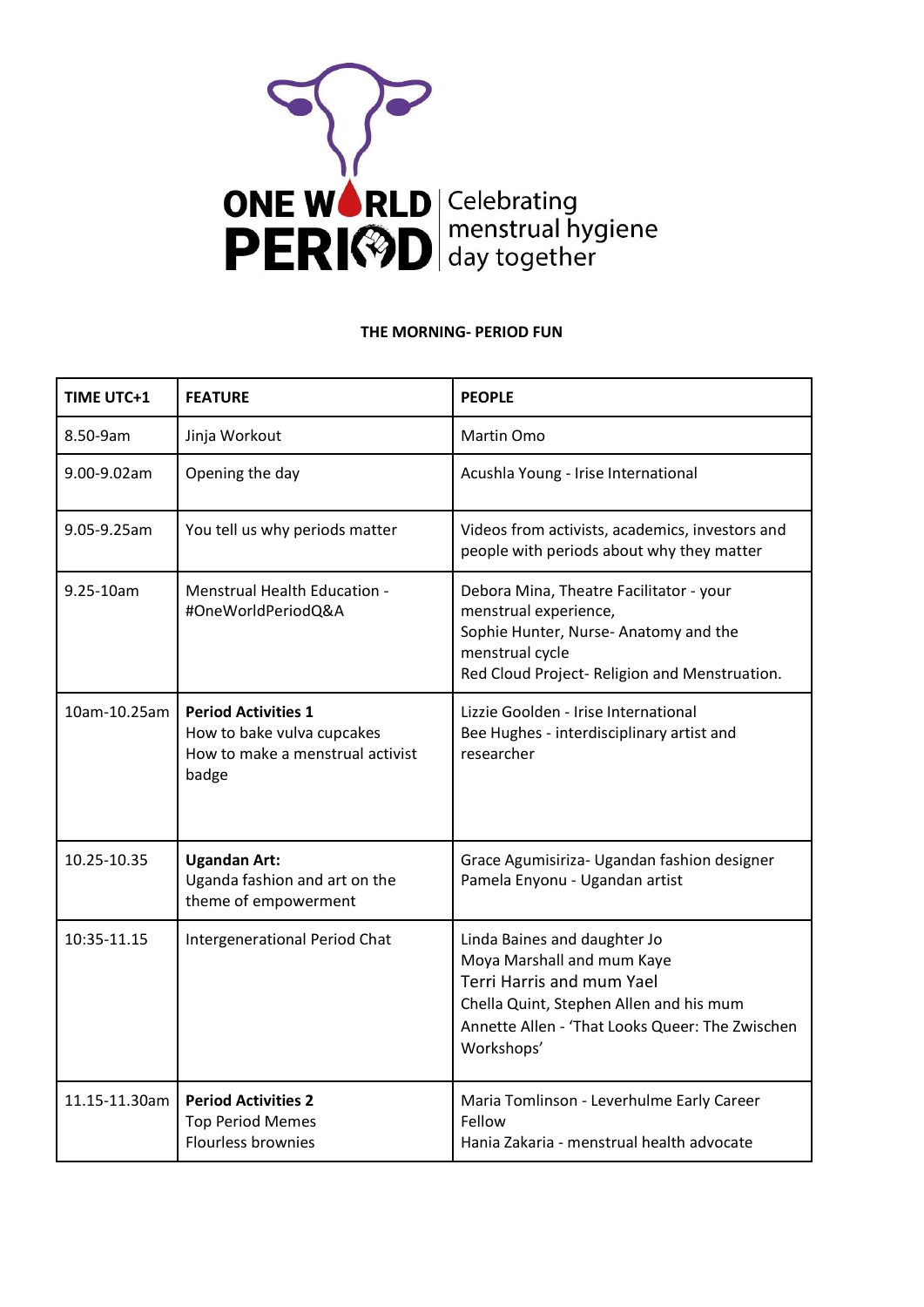| 11:30-11.35am | Irise International:<br>Advocacy work - SitUpForSisters<br>TheHelpingHand<br>Art fundraiser<br>UK COVID response | Acushla Young - Irise International                                                                                              |  |
|---------------|------------------------------------------------------------------------------------------------------------------|----------------------------------------------------------------------------------------------------------------------------------|--|
|               | Irise Institute East Africa:<br>COVID response                                                                   | Ivan Kasadah - Irise Institute East Africa                                                                                       |  |
| 11:35-11:45   | Videos from the New Blood Awards<br>2019- How to smash period stigma                                             | The Case For Her and McKinsey Design                                                                                             |  |
| 11.45-12.00   | The Bloody Good Gameshow                                                                                         | Dr Dani Barrington, The University of West<br>Australia, Esther Shaylor UNICEF, Dr Becky<br>Sindall, University of KwaZulu-Natal |  |

## **THE AFTERNOON- PERIOD LEARNING**

| <b>TIME UTC+1</b> | <b>FEATURE</b>                                                                                                                                                                                               | <b>PEOPLE</b>                                                                                                                                                                                                                                                                                                                                    |
|-------------------|--------------------------------------------------------------------------------------------------------------------------------------------------------------------------------------------------------------|--------------------------------------------------------------------------------------------------------------------------------------------------------------------------------------------------------------------------------------------------------------------------------------------------------------------------------------------------|
| 12.00-<br>12.30pm | Menstrual Hygiene Day- a global<br>summary                                                                                                                                                                   | Ina Jurga - International Coordinator for<br>Menstrual Hygiene Day                                                                                                                                                                                                                                                                               |
| 12.30-1pm         | Break- adverts for other cool period<br>stuff                                                                                                                                                                |                                                                                                                                                                                                                                                                                                                                                  |
| $1-2pm$           | Agents of Change- inspirational<br>advocates from the UK and East<br>Africa, discussing their journeys<br>becoming young leaders of social<br>change - and sharing their tips on<br>how you can do the same! | Alfred Muli - Ruby Cup<br>Molly Fenton - Love Your Period Campaign<br>Debora Maboya and Ian Tarimo - Tai Tanzania<br>Sophie Rowson - Irise<br>Lucy Athieno - Eco-Pads Africa<br>Lucy Ambler - Independent menstrual researcher<br>and advocate                                                                                                   |
| 2.00-3.00PM       | Why do Periods Matter?                                                                                                                                                                                       | Chair: Linda Baines - Chair at Irise International<br>Professor Helen Weiss - London School of Hygiene<br>and Tropical Medicine<br>Florence Schechter - Director of The Vagina<br>Museum<br>Puleng Letsie, Regional Coordinator - African<br><b>Coalition for MHM</b><br>Gerda Larsson - Co-founder and Managing<br>Director at The Case For Her |
| 3.00-4.00PM       | East Africa- how is COVID affecting<br>periods?                                                                                                                                                              | Chair: Rose Nakame - Chair at Irise Institute East<br>Africa<br>Femme International<br>Sophia Grinvalds, Director and co-founder<br>Afripads                                                                                                                                                                                                     |